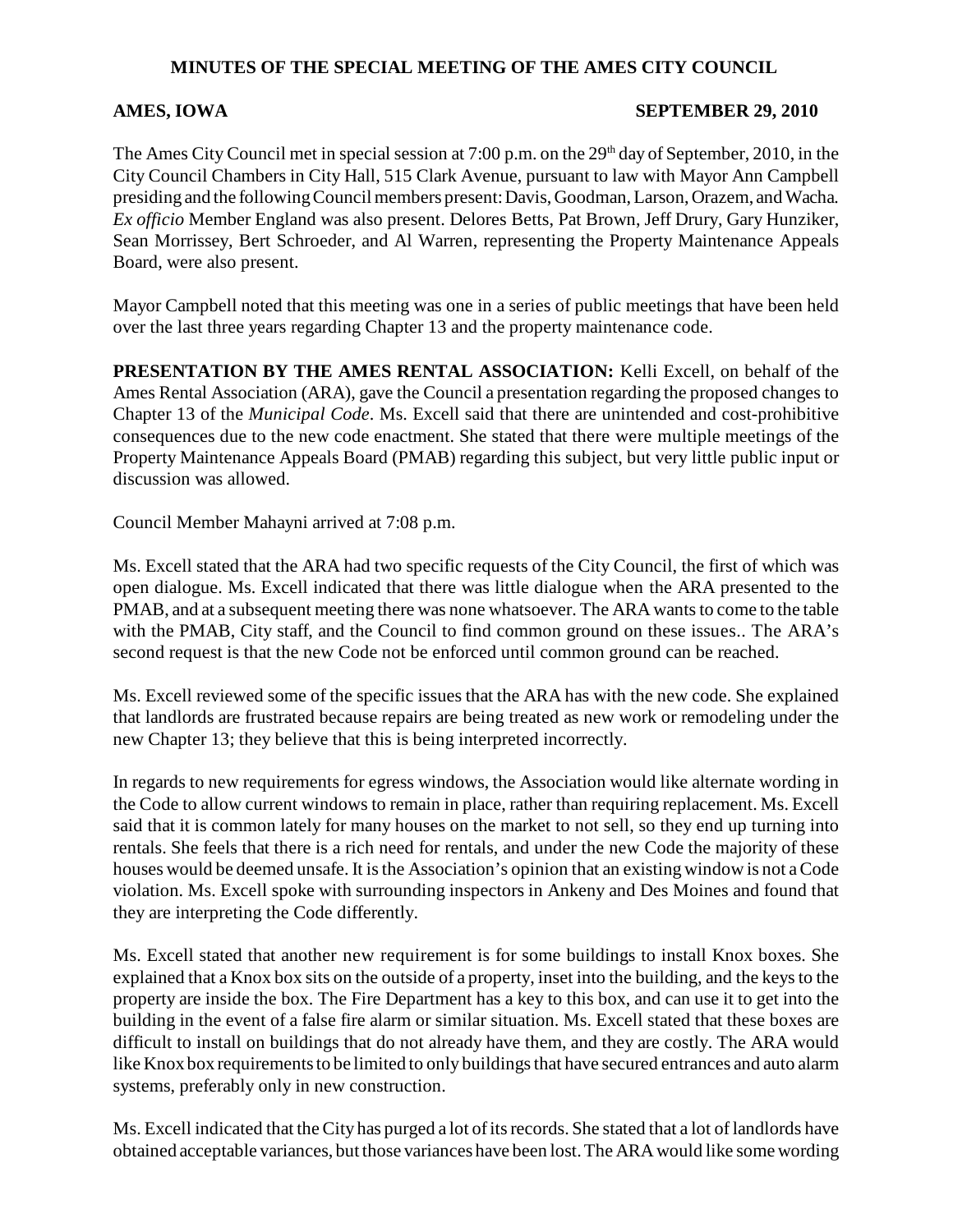put into Chapter 13 to allow these things to continue if they have already been approved.

In regards to the interior and exterior stair rise requirements, Ms. Excell stated that the ARA would like the wording to be changed from  $3/8$  inch to 1 inch to meet the need of older buildings that settle. She stated that the new rules are much too stringent, and she showed the Council a photo of public steps which do not comply to these rules. She indicated that if landlords were forced to comply, they would need to tear out interior stairs which would likely lead to a nearly complete remodel.

Ms. Excell stated that Chapter 13 now reads that it is the landlord's responsibility to keep the property clean. She noted that landlords do not have the power to tell tenants how to live; if a tenant is messy, the landlord can't do anything about it. She explained that Letters of Compliance from the City are now based on whether or not the property is "clean". Clean is defined differently by different people; cleanliness is not a permanent condition. Ms. Excell indicated that City inspectors have said that a property is not clean because there are dirty clothes on the floor. The ARA would like the word "clean" removed from the Code entirely.

Ms. Excell indicated that, under the new Code, Letters of Compliance (LOCs) from the City now expire when a property changes hands or is deeded to another person. She stated that there is no reasonable cause for an LOC to expire just because a property changes hands; the purpose of an LOC should be the safety of the tenant, not the protection of the buyer.

According to Ms. Excell, the ARA also feels that the time period specified in the Code for appeals is too short. The current time period is 20 days, and if a decision by the City is not appealed within those 20 days, then the issue is "dead". The ARA asked the PMAB to change the number, but the Board elected not to.

Ms. Excell talked about the new requirements for shared air furnaces. She stated that shared air furnaces should not be treated differently than normal furnaces.

Ms. Excell stated that landlords want to keep their houses updated and fixed to maintain their value. They want to care for their properties and provide a place that's safe and affordable for the tenant and the landlord. She reiterated that the Association wants to find some middle ground on all of these issues.

**PRESENTATION AND RECOMMENDATION BY PROPERTY MAINTENANCE APPEALS BOARD:** Chair Al Warren, representing small and medium sized landlords; Sean Morrissey, representing student tenants; Bert Schroeder, representing owner-occupants; Pat Brown, representing owner-occupants;Jeff Drury, representing small landlords/contractors; Gary Hunziker, representing large landlords; and De Betts, representing longtime tenants, were all present on behalf of the Property Maintenance Appeals Board (PMAB).

Chair Al Warren reviewed the PMAB's responses to the Ames Rental Association's concerns. He explained that the decision to keep the appeal time at 20 days was a legal precedent. Mr. Warren indicated that a landlord would know on the day of inspection what items would need to be appealed. The 20 day appeal period does not start until the inspector sends a letter to the landlord, which is typically about 14 days after the initial inspection.

Mr. Warren addressed the concern about not allowing Letters of Compliance to continue under new ownership. The Board felt that since there are a lot of changes in the Code, if a new person takes over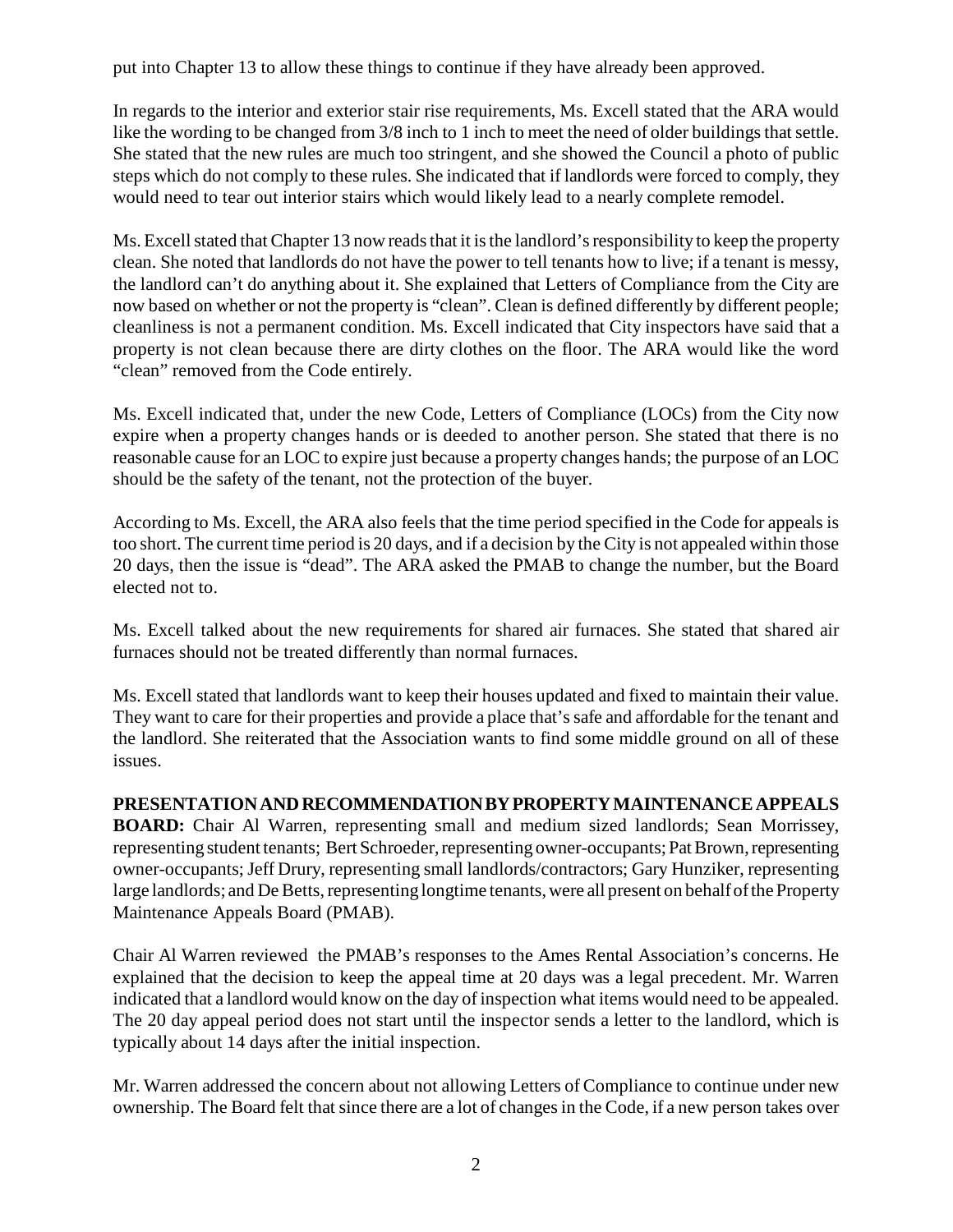and is not inspected, they may be in for big surprises down the road. Board Member Brown added that an inspection would also inform a potential buyer of possible deficiencies, so they would know what has to be done before they buy it. Mr. Warren stated that if new owners were not required to be inspected, it would be unfair to the current landlords who are trying to comply; they see it as protecting existing landlords by not allowing LOCs to continue when the property changes hands.

Mr. Warren indicated that there were wide opinions expressed regarding the word "clean", and the Board had a lot of discussion as to what clean actually meant. The PMAB's recommendation was to keep the word there and move on, and a landlord could appeal a decision to the Board if he or she felt that the interpretation was incorrect.

The Board reviewed numerous other issues contained it its report to the Council. Mr. Warren indicated that plumbing was a "big ticket" item. The existence of "S-traps" and whether they should be allowed to remain in rental houses was discussed at length.

In regards to shared air furnaces, Mr. Warren stated that the Board felt that most of the requirements are "doable". The landlord would not be required to put in two new furnaces if the shared air furnace broke down. Board Member Drury indicated that the Code initially required replacement with two separate furnaces; it was a large compromise between the PMAB and the City to get to this point.

Mr. Warren indicated that the PMAB believes that the language regarding below grade egress windows should stay as is, and above grade window issues should be made appealable to the Board. If an above grade window comes very close to compliance, then the Board could grant a variance and allow some flexibility. This issue was discussed at length. It was noted that few homes in Ames would comply to the new standards; however, new construction is built to comply.

In regards to the installation of Knox boxes, Board Member Hunziker stated that it makes sense to require them in larger buildings with system alarms. The Code initially required any building with six units or more to install a Knox box; the PMAB recommended changing that number to nine or more units. It was noted that the cost of a Knox box would be approximately \$300 plus installation, but that cost would be offset if it prevented a door from getting kicked in by a firefighter or other emergency responder.

Mr. Warren stated that the Board also recommended the addition of another City inspector and more clerical staff. He said that it is unrealistic to think of one inspector and an intern being able to handle the inspection of some 12,000 rental properties in Ames. He stated that the Board unanimously voted to support adding one full time rental inspector and one half time clerical position in the Inspections Division.

**PUBLIC INPUT:** Sharon Guber, 2931 Northwestern Avenue, Ames, Iowa, stated that she had been at several of the public meetings, and that there was at least one landlord or representative at each of those meetings. She understands the concern about the costs; she was on the committee to work on the revision of the Code. She does not think that the Council should reduce the requirements in the Code, because the Code protects the safety of renters and the legal safety of the landlords. Ms. Guber thinks that the Council and Inspections could look at alternative Letters of Compliance that would say that a property is in the process of being brought up to Code, and give an allowance of six months to a year. She also thinks that the cost of installing a Knox box is minimal compared to what is gained for the tenants. Ms. Guber stated that the Inspections Division has said that they will look at things that are major safety issues first and then follow down the line. She also does not think that the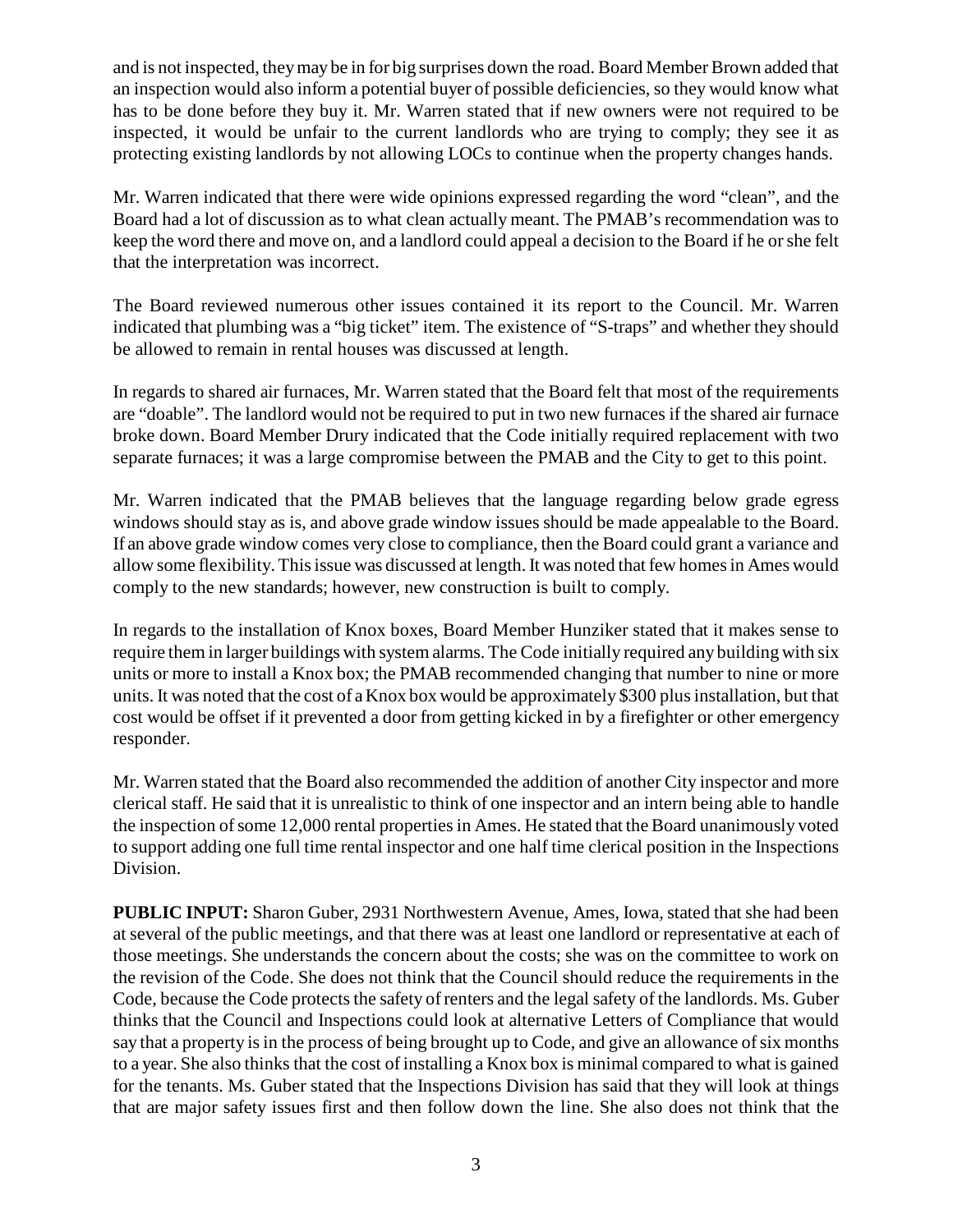problem of turning houses that won't sell into rental units is relevant to this discussion.

Bobby Martens, 2004 Country Club Boulevard, Ames, Iowa, stated that he lives in the south campus area, which has many rentals bordered by owner-occupied houses. Mr. Martens explained that he purchased a rental directly behind his house because he wanted control of it. He stated that the property had never been registered with the City as a rental. The City discovered that it was an unregistered rental house, and he had the property registered and inspected. Mr. Martens indicated that there were compliance issues, and he ended up spending \$5,500 bringing the house up to Code. He described the appeals process as being very frustrating. He thinks that the Code is too black and white, and that reason and judgement need to be used in the enforcement process.

Lyle Groth, 665 Olin Avenue, Ellsworth, Iowa, said that he has rental properties in Ames. He said that a tenant of his called the City to complain about an electrical outlet, and the City came and did a full inspection instead of just checking the outlet. Mr. Groth indicated that he ended up making a plumbing repair of over \$1,000. He doesn't like that tenants have the right to go to the City and that landlords are being held accountable in a short period of time.

Chuck Winkleblack, 105 S 16<sup>th</sup> Street, Ames, Iowa, stated that many of the landlords did not attend the previous public meetings because they had Letters of Compliance that they have had for ten years. He indicated that many of them had no issues, no complaints from the tenants, and thought that they were good landlords. Mr. Winkleblack stated that the landlords didn't know about some of the meetings, and the reason they didn't think that the Code changes pertained to them was because the City had verified year after year that they had good properties. He echoed the ARA's wish to have more dialogue with the Board and with the City. He stated that everyone has the same goal of affordable housing that is well-maintained. Mr. Winkleblack senses that there is a feeling that just rental properties are being "picked on". If people are really at risk, Codes should be changed for everyone, not just rentals.

Doug Brinkman, 404 North Dakota Avenue, Ames, Iowa, stated that he has worked in the health and safety field for 22 years. He urged the Council to consider the cost benefit ratio of these issues. Not all issues can be hedged under the "health and safety" category.

Matt Randall, 420 S 17<sup>th</sup> Street, Ames, Iowa, believes that this law was poorly constructed, and thinks that it is unfair to impose solely on rental properties. He stated that "what is good for the goose is good for the gander". If this truly is a law that is important for the citizenry, then everyone should have their homes inspected. He does not think that any residential homes would pass inspection based on this Code. It is inappropriate to single out rental properties, and the Code should be removed from the books.

Jim Gunning, 119 Hickory Drive, Ames, Iowa, stated that he attended a lot of the work sessions, and there wasn't much dialogue. He indicated that he brought a list of items to the Board in 2008 that he thought could be potential problems, and most of them are what is being discussed now. Mr. Gunning stated that he empathizes with the inspectors, because they are hired to enforce the Code.

Russ McCullough, 119 Stanton Avenue, Ames, Iowa, stated that he has done a lot of projects in Ames. He explained a situation in which a City inspector allowed a compromise on one of his rental properties, but he is worried that his property could some day be considered non-compliant by a new inspector. He thinks that the Code needs to be addressed so that inspectors don't need to worry as much about interpretation, or the Board should have enough discretion to allow a variance that sounds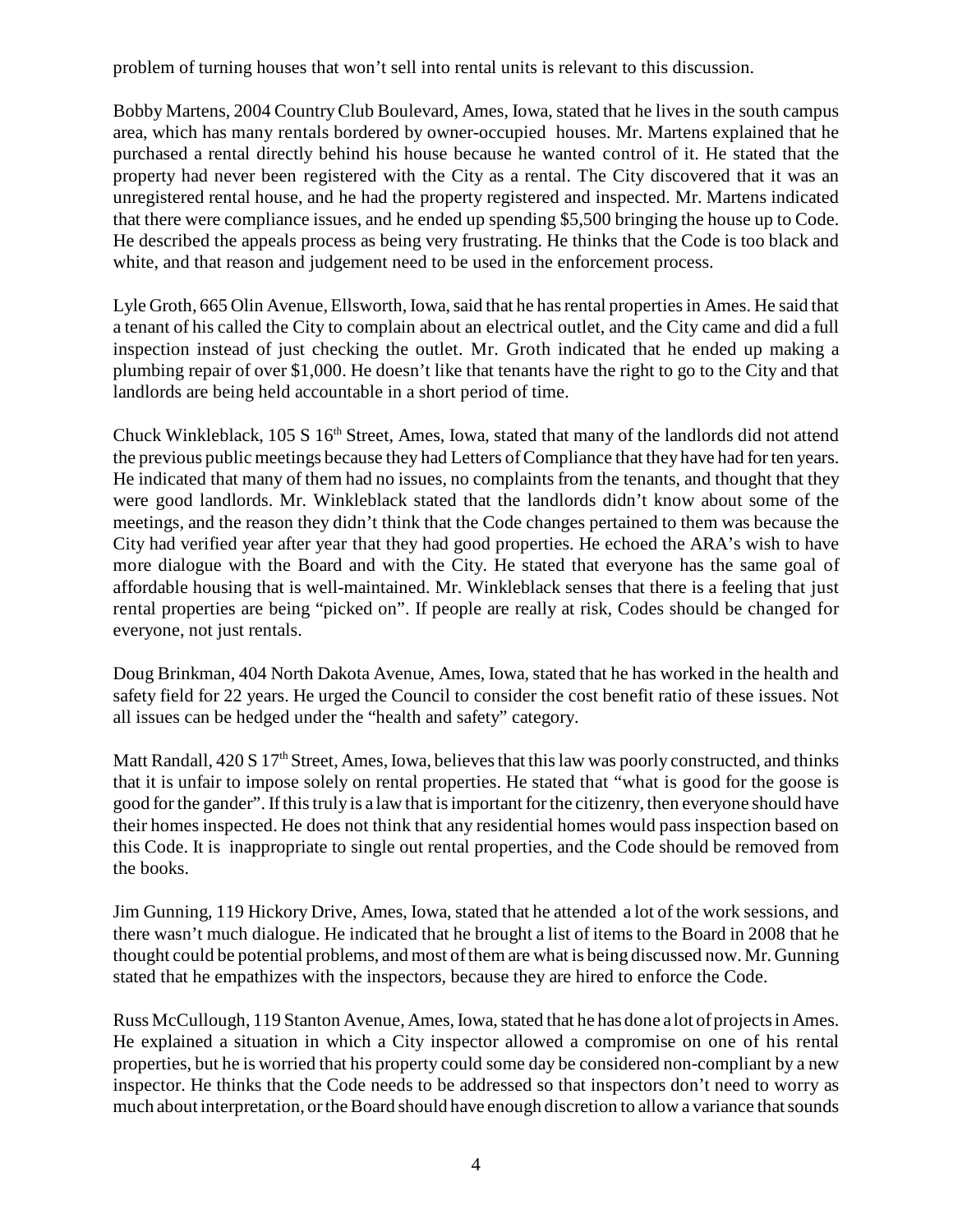reasonable. Mr. McCullough does not think that the old properties in Ames should be micro-managed. He thinks that oftentimes the cost of an appeal to the Board is more costly than just making a repair. He feels that the Board is a waste of resources, and not an efficient way of governing the city. Mr. McCullough would like the City to leave the old properties alone - "if it's not broke, don't fix it".

Steve Vogelzang, 230 Abraham Drive, Ames, Iowa, stated that government is best when it is least. He thinks that these rules are taking on a life of their own - they should be minimum standards, and landlords should have some freedom. Any of these rules should apply to everybody.

City Attorney Doug Marek stated that he was asked to compare the City of Ames' Code to that of similar cities. He gave the Council a report, which showed the Ames Rental Code compared to that of Cedar Falls, Iowa City, and the City of Davenport, which has a lot of older houses as rentals. Mr. Marek noted that three differences stand out. First, the Ames Code tended to have more content about procedure and fewer references to codes outside the Municipal Code. Other cities incorporate by reference the International Property Maintenance Code; the City of Ames has adopted portions of it. The second difference is the issue of whether Letters of Compliance transfer when the property changes ownership. Mr. Marek explained that Ames is the only city that starts the process over; however, there is a provision in the Code for prior non-conformities to continue. He noted that all jurisdictions require notification when properties change ownership. The third major difference is that the Ames Code has more procedures for treatment of preexisting conditions that are non-compliant with the Code. The other cities have some provision for variances, but not retroactive conversions. Mr. Marek indicated that Ames has adopted the least restrictive uniform standard and portions of the International Code. He noted that Cedar Falls has adopted the International Rental Code in its entirety.

Mr. Marek also included a general comparison of the Ames Code to other cities with Big 12 universities. He stated that, for the most part, there were more similarities than differences.

Mr. Marek was asked if the City of Ames needs to have a rental housing code. He said that the State Code is very clear that every city with a population of 15,000 or more must adopt a rental housing code; if you do not, the State imposes one of the other model codes on the city. A city may adopt its own housing code provisions, as long as they are more stringent than those contained in the model housing code that it adopts. Mr. Marek stated that a city may also provide for variances to be granted, and the authority of the Board that grants the variances must be set out in the Code.

The Attorney's Office was also asked if the City Council can change the Code in any way it wishes, or if it must follow State guidelines for changes. Mr. Marek stated that the Council may amend the current code, so long as the amendments mean that the Code continues to be more stringent than the uniform codes that the City has adopted.

Council Member Larson said that giving more authority to the PMAB might help resolve some of the issues. Mr. Marek indicated that the Council could codify the authority that it would grant to the Board, along with the standards to apply. He reiterated that the Council cannot authorize something that is more lenient than the model code. Council Member Orazem asked if there was a way to "prestate" what variances are allowable. Mr. Marek said that there is; however, if the model code states that under no circumstances is something to be allowed, the Council cannot provide a variance to allow it. Mr. Orazem said that the Council ought to try to build flexibility into the system where there are repeated conflicts.

In reference to the Board's recommendation for additional Inspections staff, Council Member Larson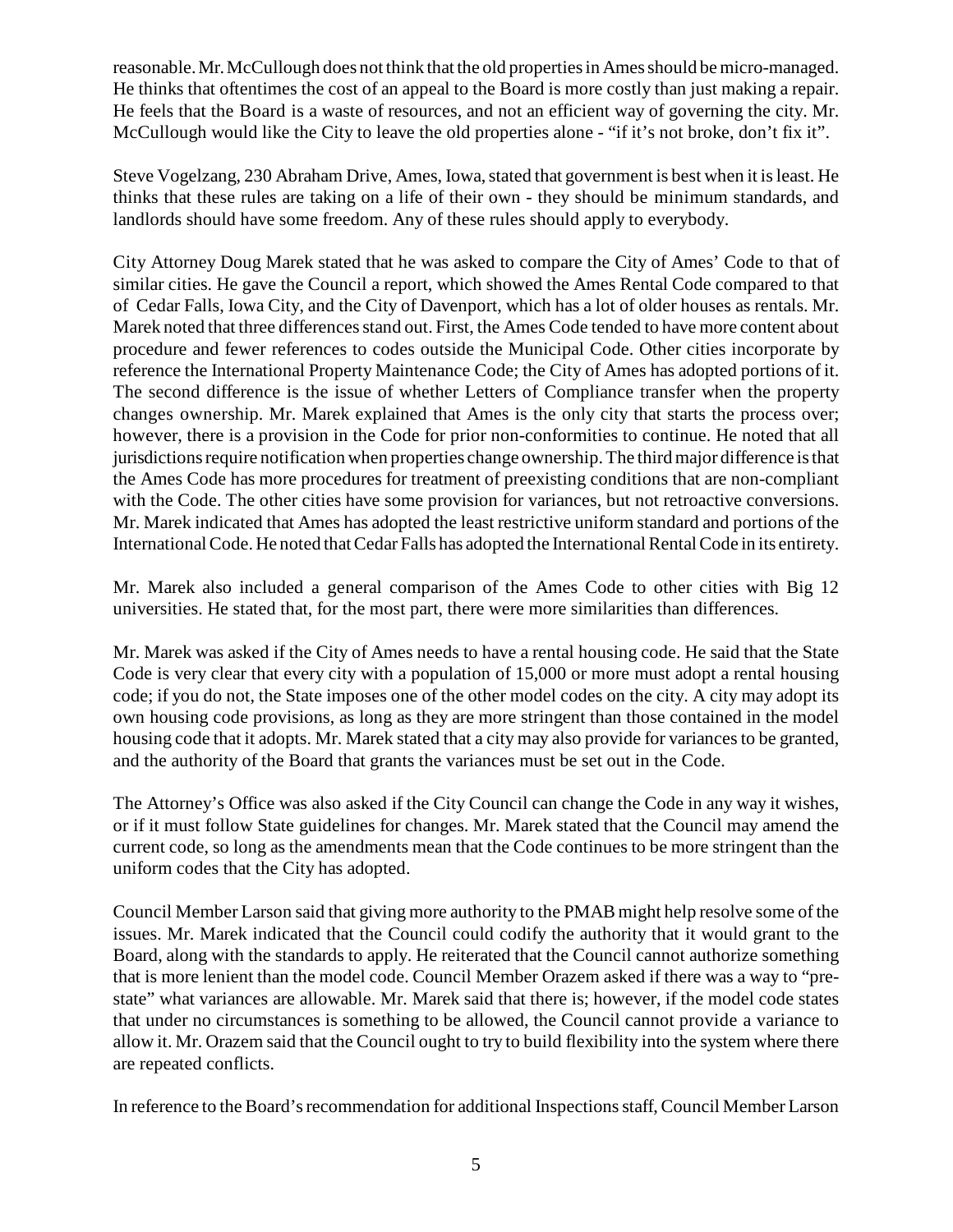asked how long a typical inspection takes, and whether they take longer now under the new Code. Fire Chief Clint Petersen stated that inspection times vary widely, but the Code has substantially increased the amount of time the inspector and landlord spends on scene. He indicated that inspectors spend additional time documenting preexisting conditions, and some properties are taking significantly more time. Though it requires more inspection time, that should be reduced after all of the rental properties have been inspected under the new code.

Council Member Davis asked what the normal inspection cycle is. Chief Petersen said that it is variable from one to four years; a building with severe problems might be inspected every year, but a new building with few problems might be done every four. Mr. Davis asked about increasing the Inspections staff. Chief Petersen said that he is in a different role in that regard; he has to go through the budget process and find out what can be done. Inspections workload and staff time was discussed at length.

Council Member Goodman asked what the cost of the appeals process is to an applicant/appellant. Chief Petersen indicated that the first appeal on an issue is free annually, and staff encourages applicants to appeal to the Building Official first before appealing to the PMAB. The cost of time spent on the appeal would vary per person.

Mayor Campbell said that the Council will have this as an item on an agenda addressing the issues that have been raised by both parties, and will deal with specifics at that point. City Manager Steve Schainker said that it could go on the first regular Council meeting in October.

Council Member Goodman said that he has heard multiple times that there hasn't been enough discussion. He would rather have a round table meeting before putting these issues on a regular Council agenda. The benefit of the round table forum is that people feel like they can have a dialogue and can come to some conclusions. Mr. Goodman thinks that the Board Members representing resident owner-occupants should be present at the round table discussion; contractors and landlords are well represented in the Ames Rental Association.

Moved by Goodman, seconded by Wacha, to direct staff to set up a round table workshop on October 19 with the Ames Rental Association and Property Maintenance Appeals Board. Vote on Motion: 6-0. Motion declared carried unanimously.

**COMMENTS:** Mr. Goodman said that the goal of this whole process has been to clarify the Code and help people better understand what is expected of them. Running into issues like these is an anticipated part of the process; he hopes that everyone understands that the initial goal was to help.

Council Member Wacha said that there is a balance to strike: either we have a strict Code and owners can sleep well at night with assurance of what the future can bring, or we have a flexible Code so that there can be compromises and appeals. He challenged those present to ask themselves where that balance should be.

**ADJOURNMENT:** The Special Meeting adjourned at 9:47p.m.

Diane R. Voss, City Clerk Ann H. Campbell, Mayor

\_\_\_\_\_\_\_\_\_\_\_\_\_\_\_\_\_\_\_\_\_\_\_\_\_\_\_\_\_\_\_\_\_\_\_ \_\_\_\_\_\_\_\_\_\_\_\_\_\_\_\_\_\_\_\_\_\_\_\_\_\_\_\_\_\_\_\_\_\_\_\_